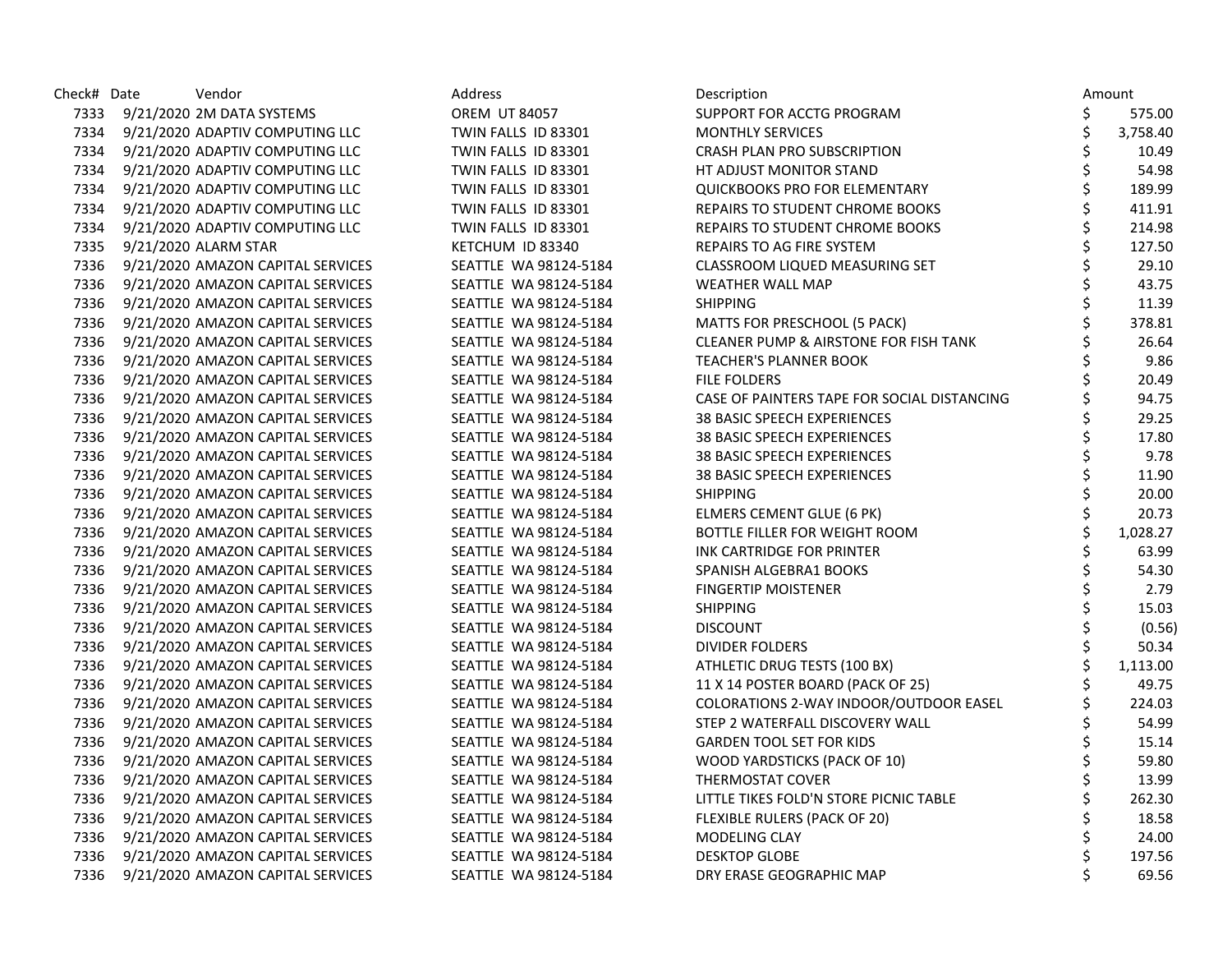| 7336 | 9/21/2020 AMAZON CAPITAL SERVICES          | SEATTLE WA 98124-5184         | CLEAR PLASTIC RULERS ((PACK OF 50)        | \$<br>21.99     |
|------|--------------------------------------------|-------------------------------|-------------------------------------------|-----------------|
|      | 7336 9/21/2020 AMAZON CAPITAL SERVICES     | SEATTLE WA 98124-5184         | GEOMETRY MATH SET: DRAWING COMPASS        | \$<br>171.00    |
|      | 7336 9/21/2020 AMAZON CAPITAL SERVICES     | SEATTLE WA 98124-5184         | POLYMER CLAY                              | \$<br>25.99     |
| 7337 | 9/21/2020 AMERICAN FIDELITY                | OKLAHOMA CITY OK 73125        | HSA DEPOSIT - 092020                      | \$<br>751.75    |
| 7338 | 9/21/2020 BLUE CROSS OF IDAHO              | <b>BOISE ID 83707</b>         | MEDICAL BENEFIT - 092020                  | 33,279.13       |
| 7339 | 9/21/2020 BRYSON SALES & SERVICE INC       | CENTERVILLE UT 84014          | <b>BULBS</b>                              | \$<br>26.24     |
| 7340 | 9/21/2020 BS&R DESIGN & SUPPLIES           | TWIN FALLS ID 83301           | MEASURING CUPS SPATULAS POT HOLDERS       | \$<br>30.48     |
| 7341 | 9/21/2020 SPARKLIGHT                       | PHOENIX AZ 85062-8000         | PHONE SERVCE                              | \$<br>335.54    |
|      | 7342 9/21/2020 CARSON DAVID                | KIMBERLY ID 83341             | TRAVEL TO IASA CONF                       | \$<br>263.10    |
| 7343 | 9/21/2020 CITY OF HANSEN                   | HANSEN ID 83334               | WATER                                     | \$<br>229.50    |
| 7343 | 9/21/2020 CITY OF HANSEN                   | HANSEN ID 83334               | <b>SEWER</b>                              | \$<br>301.50    |
| 7343 | 9/21/2020 CITY OF HANSEN                   | HANSEN ID 83334               | <b>IRRIGATION</b>                         | \$<br>15.03     |
| 7344 | 9/21/2020 CULLIGAN MAGIC VALLEY            | TWIN FALLS ID 83301           | ELEMENTARY                                | \$<br>34.65     |
| 7344 | 9/21/2020 CULLIGAN MAGIC VALLEY            | TWIN FALLS ID 83301           | JR/SR HIGH                                | 65.05           |
| 7345 | 9/21/2020 EWELL EDUCATIONAL SERVICES       | COLLEGE STATION TX 77841-5125 | AET SUBSCRIPTON FOR CHAPTER 0103          | \$<br>325.00    |
| 7346 | 9/21/2020 SHAMROCK FOODS                   | SEATTLE WA 98124-1846         | <b>FOOD SUPPLIES</b>                      | \$<br>481.56    |
| 7346 | 9/21/2020 SHAMROCK FOODS                   | SEATTLE WA 98124-1846         | <b>FOOD SUPPLIES</b>                      | \$<br>316.35    |
| 7346 | 9/21/2020 SHAMROCK FOODS                   | SEATTLE WA 98124-1846         | <b>FOOD SUPPLIES</b>                      | \$<br>609.12    |
|      | 7347 9/21/2020 GEM STATE PAPER             | TWIN FALLS ID 83303-0469      | <b>CLORAX DISINFECTING WIPES</b>          | 42.24           |
| 7347 | 9/21/2020 GEM STATE PAPER                  | TWIN FALLS ID 83303-0469      | PAPER BAGS FOR LUNCH                      | \$<br>67.96     |
| 7347 | 9/21/2020 GEM STATE PAPER                  | TWIN FALLS ID 83303-0469      | <b>CUSTODIAL SUPPLIES</b>                 | \$<br>210.32    |
| 7347 | 9/21/2020 GEM STATE PAPER                  | TWIN FALLS ID 83303-0469      | <b>CUSTODIAL SUPPLIES</b>                 | \$<br>440.06    |
| 7347 | 9/21/2020 GEM STATE PAPER                  | TWIN FALLS ID 83303-0469      | <b>CUSTODIAL SUPPLIES</b>                 | \$<br>30.52     |
| 7347 | 9/21/2020 GEM STATE PAPER                  | TWIN FALLS ID 83303-0469      | TAKE OUT BOXES                            | \$<br>81.90     |
| 7347 | 9/21/2020 GEM STATE PAPER                  | TWIN FALLS ID 83303-0469      | EXTRA TRASH BAGS                          | \$<br>100.34    |
| 7347 | 9/21/2020 GEM STATE PAPER                  | TWIN FALLS ID 83303-0469      | <b>TAKE OUT BOXES</b>                     | \$<br>214.74    |
| 7348 | 9/21/2020 GREAT AMERICA FINANCIAL SERV     | DALLAS TX 75266-0831          | <b>COPIER AGREEMENT-HS</b>                | \$<br>121.00    |
| 7349 | 9/21/2020 GROVER'S PAY & PACK              | TWIN FALLS ID 83301           | SUPPLIES FOR WEIGHT RM BOTTLE FILLER      | 8.48            |
| 7349 | 9/21/2020 GROVER'S PAY & PACK              | TWIN FALLS ID 83301           | SUPPLIES FOR WEIGHT RM BOTTLE FILLER      | \$<br>11.64     |
| 7349 | 9/21/2020 GROVER'S PAY & PACK              | TWIN FALLS ID 83301           | RETURNED WRONG PARTS                      | (8.33)          |
| 7349 | 9/21/2020 GROVER'S PAY & PACK              | TWIN FALLS ID 83301           | PARTS FOR DRINKING FOUNTAIN               | \$<br>5.97      |
| 7350 | 9/21/2020 HANSEN SCHOOL DISTRICT           |                               | RAYLEEN HUGHES LAST CHECK                 | \$<br>88.94     |
| 7350 | 9/21/2020 HANSEN SCHOOL DISTRICT           |                               | <b>EMERGENCY CERTIFICATION-B STIMPSON</b> | 100.00          |
| 7351 | 9/21/2020 HANSEN SCHOOL DISTRICT #415      |                               | EMPLOYER SHARE FICA - 092020              | \$<br>12,200.43 |
| 7352 | 9/21/2020 HANSEN SCHOOL DISTRICT #415      |                               | EMPLOYER SHARE PERSI - 092020             | \$<br>18,907.30 |
| 7353 | 9/21/2020 HANSEN SCHOOL DISTRICT #415      |                               | ELEMENTARY-ELL CERTIFIED - 092020         | \$<br>259.58    |
| 7353 | 9/21/2020 HANSEN SCHOOL DISTRICT #415      |                               | ELEMENTARY TEACHER - 092020               | \$<br>41,323.14 |
| 7353 | 9/21/2020 HANSEN SCHOOL DISTRICT #415      |                               | ELEMENTARY PARA - 092020                  | \$<br>2,553.53  |
| 7353 | 9/21/2020 HANSEN SCHOOL DISTRICT #415      |                               | SUB PARA-ELEMENTARY - 092020              | \$<br>190.00    |
| 7353 | 9/21/2020 HANSEN SCHOOL DISTRICT #415      |                               | SUB TEACHER-ELEMENTARY - 092020           | \$<br>342.00    |
|      | 7353 9/21/2020 HANSEN SCHOOL DISTRICT #415 |                               | SUB ADMIN SECRETARY-ELEM - 092020         | \$<br>152.00    |
|      | 7353 9/21/2020 HANSEN SCHOOL DISTRICT #415 |                               | SECONDARY TEACHER - 092020                | 32,672.95       |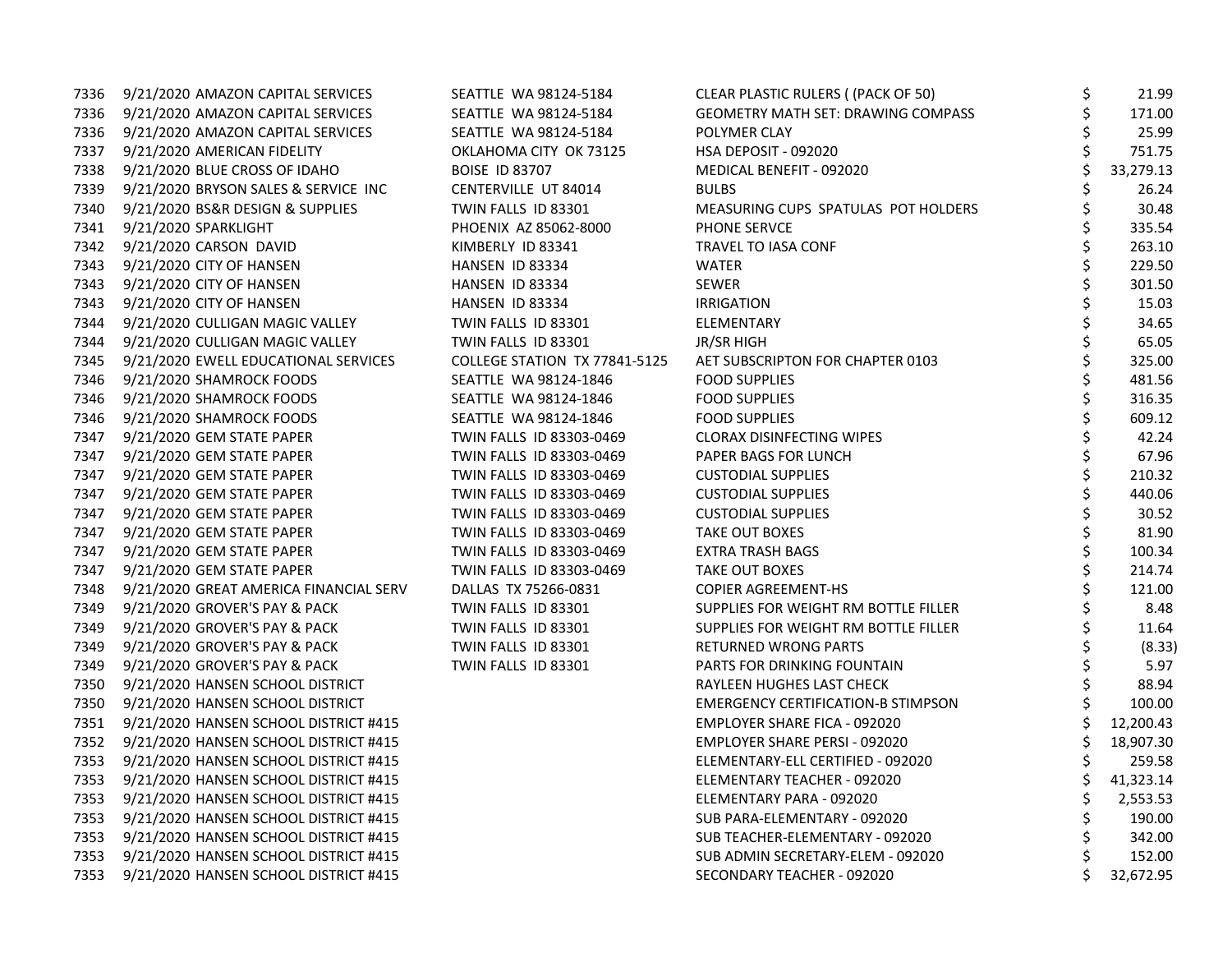7353 9/21/2020 HANSEN SCHOOL DISTRICT #415 7353 9/21/2020 HANSEN SCHOOL DISTRICT #415 7353 9/21/2020 HANSEN SCHOOL DISTRICT #415 7353 9/21/2020 HANSEN SCHOOL DISTRICT #415 7353 9/21/2020 HANSEN SCHOOL DISTRICT #415 7353 9/21/2020 HANSEN SCHOOL DISTRICT #415 7353 9/21/2020 HANSEN SCHOOL DISTRICT #415 7353 9/21/2020 HANSEN SCHOOL DISTRICT #415 7353 9/21/2020 HANSEN SCHOOL DISTRICT #415 7353 9/21/2020 HANSEN SCHOOL DISTRICT #415 7353 9/21/2020 HANSEN SCHOOL DISTRICT #415 7353 9/21/2020 HANSEN SCHOOL DISTRICT #415 7353 9/21/2020 HANSEN SCHOOL DISTRICT #415 7353 9/21/2020 HANSEN SCHOOL DISTRICT #415 7353 9/21/2020 HANSEN SCHOOL DISTRICT #415 7353 9/21/2020 HANSEN SCHOOL DISTRICT #415 7353 9/21/2020 HANSEN SCHOOL DISTRICT #415 7353 9/21/2020 HANSEN SCHOOL DISTRICT #415 COLLEGE ADVISOR - 0921/2020 ADVISOR - 09 7353 9/21/2020 HANSEN SCHOOL DISTRICT #415 7353 9/21/2020 HANSEN SCHOOL DISTRICT #415 7353 9/21/2020 HANSEN SCHOOL DISTRICT #415 7353 9/21/2020 HANSEN SCHOOL DISTRICT #415 7353 9/21/2020 HANSEN SCHOOL DISTRICT #415 7353 9/21/2020 HANSEN SCHOOL DISTRICT #415 7353 9/21/2020 HANSEN SCHOOL DISTRICT #415 7353 9/21/2020 HANSEN SCHOOL DISTRICT #415 7353 9/21/2020 HANSEN SCHOOL DISTRICT #415 7353 9/21/2020 HANSEN SCHOOL DISTRICT #415 7353 9/21/2020 HANSEN SCHOOL DISTRICT #415 7353 9/21/2020 HANSEN SCHOOL DISTRICT #415 7353 9/21/2020 HANSEN SCHOOL DISTRICT #415 7353 9/21/2020 HANSEN SCHOOL DISTRICT #415 7353 9/21/2020 HANSEN SCHOOL DISTRICT #415 7353 9/21/2020 HANSEN SCHOOL DISTRICT #415 7353 9/21/2020 HANSEN SCHOOL DISTRICT #415 7353 9/21/2020 HANSEN SCHOOL DISTRICT #415 7353 9/21/2020 HANSEN SCHOOL DISTRICT #415 7353 9/21/2020 HANSEN SCHOOL DISTRICT #415 7353 9/21/2020 HANSEN SCHOOL DISTRICT #415 7353 9/21/2020 HANSEN SCHOOL DISTRICT #415 7353 9/21/2020 HANSEN SCHOOL DISTRICT #415 7353 9/21/2020 HANSEN SCHOOL DISTRICT #415

| SECONDARY-WORKED PREP - 092020     | \$<br>41.07    |
|------------------------------------|----------------|
| SECONDARY-ELL CERTIFIED - 092020   | \$<br>259.58   |
| SUB TEACHER-SECONDARY - 092020     | \$<br>304.00   |
| SUB PARA-SECONDARY - 092020        | \$<br>114.00   |
| SECONDARY-VOCATIONAL EDU - 092020  | \$<br>3,697.91 |
| SPECIAL ED CERTIFIED-ELE - 092020  | \$<br>3,776.00 |
| SPECIAL ED CERTIFIED-SEC - 092020  | \$<br>3,375.00 |
| SPECIAL ED CLASSIFIED-EL - 092020  | \$<br>658.00   |
| SPECIAL ED CLASSIFIED-SE - 092020  | \$<br>712.88   |
| SPECIAL ED PRESCHOOL-TEA - 092020  | \$<br>3,942.66 |
| SPECIAL ED PRESCHOOL-PAR - 092020  | \$<br>304.00   |
| ACTIVITY WORKERS - 092020          | \$<br>200.00   |
| ACTIVITY-COACH - 092020            | \$<br>1,200.00 |
| ACTIVITY-ATHLETIC DIRECT - 092020  | \$<br>433.33   |
| GUIDANCE-ELEM - 092020             | \$<br>785.92   |
| GUIDANCE-SEC - 092020              | \$<br>2,628.55 |
| GUIDANCE EXTENDED DAYS - 092020    | \$<br>278.58   |
| COLLEGE/CAREER ADVISOR - 092020    | \$<br>129.29   |
| SPED SUPPORT-CERT - 092020         | \$<br>4,890.66 |
| SPED SUPPORT DIRECTOR-EL - 092020  | \$<br>291.66   |
| SPED SUPPORT DIRECTOR-SE - 092020  | \$<br>291.66   |
| DISTRICT ADMINISTRAT - 092020      | \$<br>7,437.50 |
| ADMINISTRATION-ELEMENTAR - 092020  | \$<br>4,899.83 |
| ADMINISTRATION-SECONDARY - 092020  | \$<br>772.08   |
| ADMIN ASSISTANT-ELEMENTA - 092020  | \$<br>1,788.06 |
| ADMIN ASSISTANT-SEC - 092020       | \$<br>1,428.00 |
| <b>BUSINESS OPERATION - 092020</b> | \$<br>3,625.93 |
| BUILDING CARE - 092020             | \$<br>4,563.06 |
| BUILDING MAINT - 092020            | \$<br>4,091.41 |
| GROUNDS - 092020                   | \$<br>278.66   |
| TRANSPORTATION-SUPERVISO - 092020  | \$<br>873.60   |
| TRANSPORTATION-MECHANIC - 092020   | \$<br>943.80   |
| TRANSPORTATION- PUPIL TR - 092020  | \$<br>2,061.56 |
| TRANSPORTATION-OTHER - 092020      | \$<br>278.80   |
| TRANSPORTATION-OFFICE - 092020     | \$<br>211.81   |
| TRANSPORTATION- ACTVTY D - 092020  | \$<br>142.68   |
| TRANSPORTATION- DOWN TIM - 092020  | \$<br>116.85   |
| SECONDARY-CTE-AG - 092020          | \$<br>666.66   |
| SAFE & DRUG FREE - 092020          | \$<br>333.33   |
| TITLE I-CERTIFIED - 092020         | \$<br>4,743.20 |
| TITLE I-CLASSIFIED - 092020        | \$<br>2,391.25 |
| TITLE I-COUNSELOR - 092020         | \$<br>710.58   |
|                                    |                |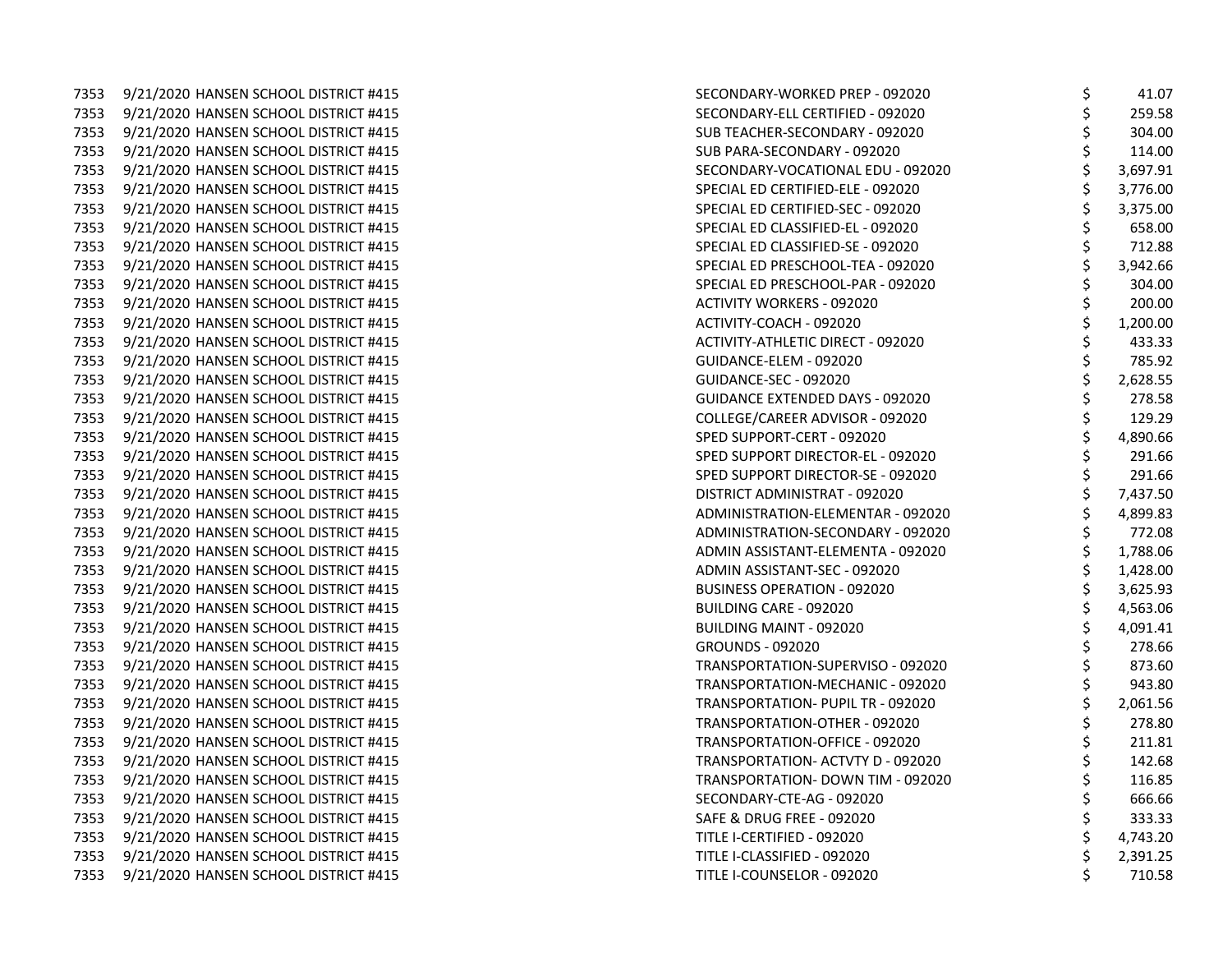| 7353 | 9/21/2020 HANSEN SCHOOL DISTRICT #415   |                               | MIGRANT C CERTIFIED ELEM - 092020 | \$ | 660.00   |
|------|-----------------------------------------|-------------------------------|-----------------------------------|----|----------|
| 7353 | 9/21/2020 HANSEN SCHOOL DISTRICT #415   |                               | MIGRANT C-CLASSIFIED ELE - 092020 |    | 1,117.89 |
| 7353 | 9/21/2020 HANSEN SCHOOL DISTRICT #415   |                               | MIGRANT C CERTIFIED SEC - 092020  |    | 222.50   |
| 7353 | 9/21/2020 HANSEN SCHOOL DISTRICT #415   |                               | IDEA PART B-CLASSIFIED E - 092020 | \$ | 1,672.00 |
| 7353 | 9/21/2020 HANSEN SCHOOL DISTRICT #415   |                               | IDEA PART B CLASSIFIED S - 092020 |    | 1,592.80 |
| 7353 | 9/21/2020 HANSEN SCHOOL DISTRICT #415   |                               | IDEA PART B PRESCHOOL - 092020    |    | 408.50   |
| 7353 | 9/21/2020 HANSEN SCHOOL DISTRICT #415   |                               | MEDICAID-CLASSIFIED ELEM - 092020 |    | 430.00   |
| 7353 | 9/21/2020 HANSEN SCHOOL DISTRICT #415   |                               | MEDICIAD CLASSIFIED SEC - 092020  |    | 1,864.72 |
| 7353 | 9/21/2020 HANSEN SCHOOL DISTRICT #415   |                               | TITLE IV-CLASSIFIED - 092020      |    | 449.35   |
| 7353 | 9/21/2020 HANSEN SCHOOL DISTRICT #415   |                               | RURAL EDUC CERTFIED-ELEM - 092020 |    | 426.45   |
| 7353 | 9/21/2020 HANSEN SCHOOL DISTRICT #415   |                               | RURAL EDUC CLASSIFIED-EL - 092020 |    | 237.50   |
| 7353 | 9/21/2020 HANSEN SCHOOL DISTRICT #415   |                               | RURAL EDUC CERTEFIED SEC - 092020 |    | 426.45   |
| 7353 | 9/21/2020 HANSEN SCHOOL DISTRICT #415   |                               | 21st CENTURY GRANT-CERTI - 092020 | \$ | 834.25   |
| 7353 | 9/21/2020 HANSEN SCHOOL DISTRICT #415   |                               | 21st CENTURY GRANT DIREC - 092020 |    | 2,832.50 |
| 7353 | 9/21/2020 HANSEN SCHOOL DISTRICT #415   |                               | 21ST CENTURY GRANT-CLASS - 092020 |    | 323.38   |
| 7353 | 9/21/2020 HANSEN SCHOOL DISTRICT #415   |                               | 21st CENTURY GRANT-ENRIC - 092020 | \$ | 256.50   |
| 7353 | 9/21/2020 HANSEN SCHOOL DISTRICT #415   |                               | 21st CENTURY-TRANSPORTAT - 092020 |    | 157.08   |
| 7353 | 9/21/2020 HANSEN SCHOOL DISTRICT #415   |                               | FOOD SERVICE - 092020             |    | 3,940.31 |
| 7354 | 9/21/2020 HERNANDEZ DACIA               | HANSEN ID 83334               | SANITIZER BOTTLE                  |    | 17.99    |
| 7354 | 9/21/2020 HERNANDEZ DACIA               | HANSEN ID 83334               | <b>FRIDAY LUNCHES</b>             |    | 10.98    |
| 7355 | 9/21/2020 HOME DEPOT CREDIT SERV        | LOUISVILLE KY 40290-1030      | STEP LADDER & FAN                 |    | 47.96    |
| 7355 | 9/21/2020 HOME DEPOT CREDIT SERV        | LOUISVILLE KY 40290-1030      | SPRAY PAINT FOR ELEMENTARY-COVID  |    | 137.54   |
| 7356 | 9/21/2020 IDAHO POWER                   | SEATTLE WA 98124-1966         | JR/SR HIGH                        |    | 1,259.21 |
| 7356 | 9/21/2020 IDAHO POWER                   | SEATTLE WA 98124-1966         | ELEMENTARY                        |    | 1,028.82 |
| 7356 | 9/21/2020 IDAHO POWER                   | SEATTLE WA 98124-1966         | PRESCHOOL                         |    | 30.82    |
| 7356 | 9/21/2020 IDAHO POWER                   | SEATTLE WA 98124-1966         | <b>FOOTBALL FIELD</b>             |    | 5.14     |
| 7356 | 9/21/2020 IDAHO POWER                   | SEATTLE WA 98124-1966         | <b>IRRIGATION PUMP</b>            |    | 379.73   |
| 7356 | 9/21/2020 IDAHO POWER                   | SEATTLE WA 98124-1966         | SOUTH MODULAR                     |    | 17.56    |
| 7357 | 9/21/2020 IDAHO SCHOOL BOARDS ASSOC INC | BOISE ID 83707-4797           | POLICY UPDATE SERVICE             |    | 695.00   |
| 7358 | 9/21/2020 IDAHO SCHOOL DIST COUNCIL     | <b>BOISE ID 83705</b>         | 2020-21 MEMBERSHIP DUES           |    | 50.00    |
| 7359 | 9/21/2020 CSA CONSULTING LLC            | <b>BOISE ID 83709</b>         | MEDICAL ADMIN FEE                 |    | 500.43   |
| 7360 | 9/21/2020 INTEGRATED TECHNOLOGIES       | TWIN FALLS ID 83303-1843      | <b>STAPLES FOR COPIER</b>         |    | 98.00    |
| 7360 | 9/21/2020 INTEGRATED TECHNOLOGIES       | TWIN FALLS ID 83303-1843      | JR/SR OFFICE (7/16-8/15)          |    | 7.89     |
| 7360 | 9/21/2020 INTEGRATED TECHNOLOGIES       | TWIN FALLS ID 83303-1843      | JR/SR HIGH (8/3-9/2)              |    | 239.74   |
| 7360 | 9/21/2020 INTEGRATED TECHNOLOGIES       | TWIN FALLS ID 83303-1843      | JR/SR OFFICE (8/16-9/15)          |    | 5.88     |
| 7361 | 9/21/2020 INTERMOUNTAIN GAS             | <b>BISMARCK ND 58506-5600</b> | <b>VOCATIONAL BLDG</b>            |    | 10.31    |
| 7361 | 9/21/2020 INTERMOUNTAIN GAS             | <b>BISMARCK ND 58506-5600</b> | JR/SR HIGH                        |    | 36.23    |
| 7361 | 9/21/2020 INTERMOUNTAIN GAS             | <b>BISMARCK ND 58506-5600</b> | ELEMENTARY                        |    | 11.37    |
| 7361 | 9/21/2020 INTERMOUNTAIN GAS             | <b>BISMARCK ND 58506-5600</b> | PRESCHOOL                         |    | 9.79     |
| 7361 | 9/21/2020 INTERMOUNTAIN GAS             | <b>BISMARCK ND 58506-5600</b> | <b>NEW GYM</b>                    |    | 9.79     |
| 7362 | 9/21/2020 KELLY KAYLA                   | <b>BUHL ID 83316</b>          | IASA CONFERENCE MEALS/MILEAGE     |    | 102.00   |
| 7363 | 9/21/2020 LAMMERS TRUCK CENTER          | TWIN FALLS ID 83301           | BUS SENSOR (06-6)                 | Ś. | 595.83   |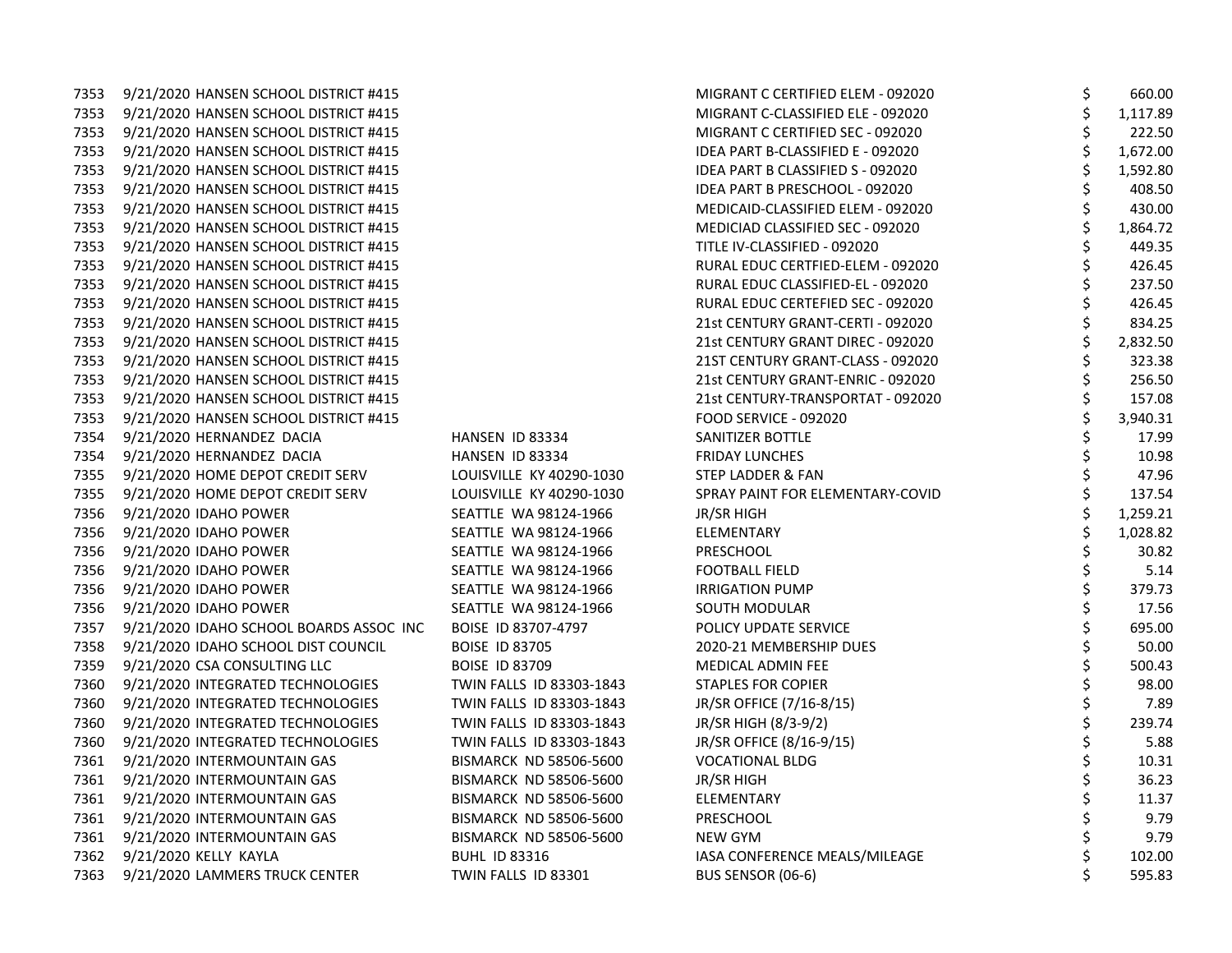| 7364 | 9/21/2020 MEADOW GOLD DAIRY                  | ATLANTA GZ 30374-6496    | <b>MILK PRODUCTS</b>                   | \$ | 1,088.33 |
|------|----------------------------------------------|--------------------------|----------------------------------------|----|----------|
|      | 7365 9/21/2020 NAPA AUTO PARTS               | TWIN FALLS ID 83303-1425 | OIL                                    | \$ | 41.97    |
|      | 7365 9/21/2020 NAPA AUTO PARTS               | TWIN FALLS ID 83303-1425 | <b>BULB</b>                            | \$ | 1.69     |
| 7366 | 9/21/2020 OFFICE DEPOT                       | PHOENIX AZ 85038-9248    | ELEMENARY PRINTER                      | \$ | 527.40   |
|      | 7366 9/21/2020 OFFICE DEPOT                  | PHOENIX AZ 85038-9248    | SANITIIZER FOR ELEMENTARY              | \$ | 99.90    |
| 7366 | 9/21/2020 OFFICE DEPOT                       | PHOENIX AZ 85038-9248    | SANITIIZER FOR ELEMENTARY              | \$ | 71.84    |
| 7367 | 9/21/2020 PITNEY BOWES                       | PITTSBURGH PA 15250-7887 | POSTAGE METER LEASE                    | \$ | 194.85   |
| 7368 | 9/21/2020 PRIMARY THERAPY SOURCE             | TWIN FALLS ID 83301      | OCCUPATIONAL THERAPY                   | \$ | 449.30   |
| 7368 | 9/21/2020 PRIMARY THERAPY SOURCE             | TWIN FALLS ID 83301      | PHYSICAL THERAPY                       | \$ | 705.90   |
|      | 7369 9/21/2020 RIDLEY'S                      | TWIN FALLS ID 83301      | PRESCHOOL SNACKS & SUPPLIES            | \$ | 143.84   |
| 7370 | 9/21/2020 RIFE JAMES                         | TWIN FALLS ID 83301      | TUITION FOR TEACHING CERTIFICATE 1/2   | \$ | 683.32   |
|      | 7371 9/21/2020 SELECT SOURCE INC             | KIMBERLY ID 83341        | CONNECTION FOR AC AT HS                | \$ | 15.98    |
|      | 7371 9/21/2020 SELECT SOURCE INC             | KIMBERLY ID 83341        | <b>EPOXY FOR SPRINKLER</b>             | \$ | 11.88    |
|      | 7371 9/21/2020 SELECT SOURCE INC             | KIMBERLY ID 83341        | SPRAY BOTTLES FOR SANITIZER            | \$ | 148.69   |
|      | 7371 9/21/2020 SELECT SOURCE INC             | KIMBERLY ID 83341        | PADLOCK/BOLT/NUT FOR GARBAGE CONTAINER |    | 12.88    |
|      | 7371 9/21/2020 SELECT SOURCE INC             | KIMBERLY ID 83341        | SPRAY BOTTLES FOR SANITIZER            |    | 27.90    |
|      | 7371 9/21/2020 SELECT SOURCE INC             | KIMBERLY ID 83341        | <b>WASP SPRAY</b>                      | \$ | 3.49     |
|      | 7371 9/21/2020 SELECT SOURCE INC             | KIMBERLY ID 83341        | <b>PLIERS</b>                          | \$ | 24.99    |
|      | 7371 9/21/2020 SELECT SOURCE INC             | KIMBERLY ID 83341        | <b>FAUCET SPIGOT</b>                   | \$ | 3.49     |
|      | 7371 9/21/2020 SELECT SOURCE INC             | KIMBERLY ID 83341        | CHAINS/KEYS FOR TRASH BINS             | \$ | 35.38    |
|      | 7371 9/21/2020 SELECT SOURCE INC             | KIMBERLY ID 83341        | <b>KEYS</b>                            | \$ | 28.49    |
|      | 7371 9/21/2020 SELECT SOURCE INC             | KIMBERLY ID 83341        | <b>WASP SPRAY</b>                      | \$ | 6.98     |
|      | 7371 9/21/2020 SELECT SOURCE INC             | KIMBERLY ID 83341        | SPRAY BOTTLES FOR SANITIZER            | \$ | 12.95    |
|      | 7372 9/21/2020 SITE ONE LANDSCAPE SUPPLY LLC | CHICAGO IL 60673-1241    | WEED BARRIER/FLAGS                     | \$ | 98.18    |
|      | 7372 9/21/2020 SITE ONE LANDSCAPE SUPPLY LLC | CHICAGO IL 60673-1241    | <b>WEED BARRIER STAPLES</b>            | \$ | 6.25     |
|      | 7373 9/21/2020 ST. LUKES HEALTH SYSTEM       | BOISE ID 83701-1012      | DOT PHYSICAL-V WORDEN                  | \$ | 74.00    |
|      | 7374 9/21/2020 SYSCO IDAHO INC               | BOISE ID 83717-0007      | <b>FOOD SUPPLIES</b>                   | \$ | 286.04   |
|      | 7374 9/21/2020 SYSCO IDAHO INC               | BOISE ID 83717-0007      | <b>FOOD SUPPLIES</b>                   | \$ | 243.06   |
|      | 7375 9/21/2020 T & T CAFE                    | HANSEN ID 83334          | BEGINNING OF YEAR BREAKFAST            | \$ | 238.50   |
| 7375 | 9/21/2020 T & T CAFE                         | HANSEN ID 83334          | BEGINNING OF YEAR BREAKFAST            | \$ | 238.50   |
| 7375 | 9/21/2020 T & T CAFE                         | HANSEN ID 83334          | <b>TAX EXEMPT</b>                      | \$ | (27.00)  |
| 7376 | 9/21/2020 TEK-HUT                            | TWIN FALLS ID 83301      | <b>INTERNET SERVICE</b>                | \$ | 1,725.00 |
|      | 7377 9/21/2020 THE SPRINKLER SHOP INC        | <b>PAUL ID 83347</b>     | REPAIRS TO FOOT VALVE ON PUMP          | \$ | 36.39    |
| 7378 | 9/21/2020 TOOLS FOR SCHOOLS                  | EMMETT ID 83617          | <b>FOOD SUPPLIES</b>                   | \$ | 1,277.14 |
| 7379 | 9/21/2020 VALLEY WIDE COOPERATIVE            | NAMPA ID 83687           | MOWER/TRIMMER FUEL                     |    | 8.99     |
| 7379 | 9/21/2020 VALLEY WIDE COOPERATIVE            | NAMPA ID 83687           | MOWER/TRIMMER FUEL                     | \$ | 9.24     |
| 7379 | 9/21/2020 VALLEY WIDE COOPERATIVE            | NAMPA ID 83687           | YELLOW BUS FUEL                        | \$ | 65.03    |
|      | 7379 9/21/2020 VALLEY WIDE COOPERATIVE       | <b>NAMPA ID 83687</b>    | YELLOW BUS FUEL                        | \$ | 144.00   |
|      | 7380 9/21/2020 VERIZON WIRELESS              | DALLAS TX 75266-0108     | <b>CELL PHONES</b>                     | \$ | 99.53    |
| 7381 | 9/21/2020 VISA                               | TWIN FALLS ID 83303-0249 | <b>COPY PAPER-ELEM</b>                 |    | 1,738.80 |
|      | 7381 9/21/2020 VISA                          | TWIN FALLS ID 83303-0249 | COPY PAPER-JR/SR HIGH                  | \$ | 1,738.80 |
| 7381 | 9/21/2020 VISA                               | TWIN FALLS ID 83303-0249 | LOVE AND LOGIC MATERIALS               | Ś. | 639.00   |